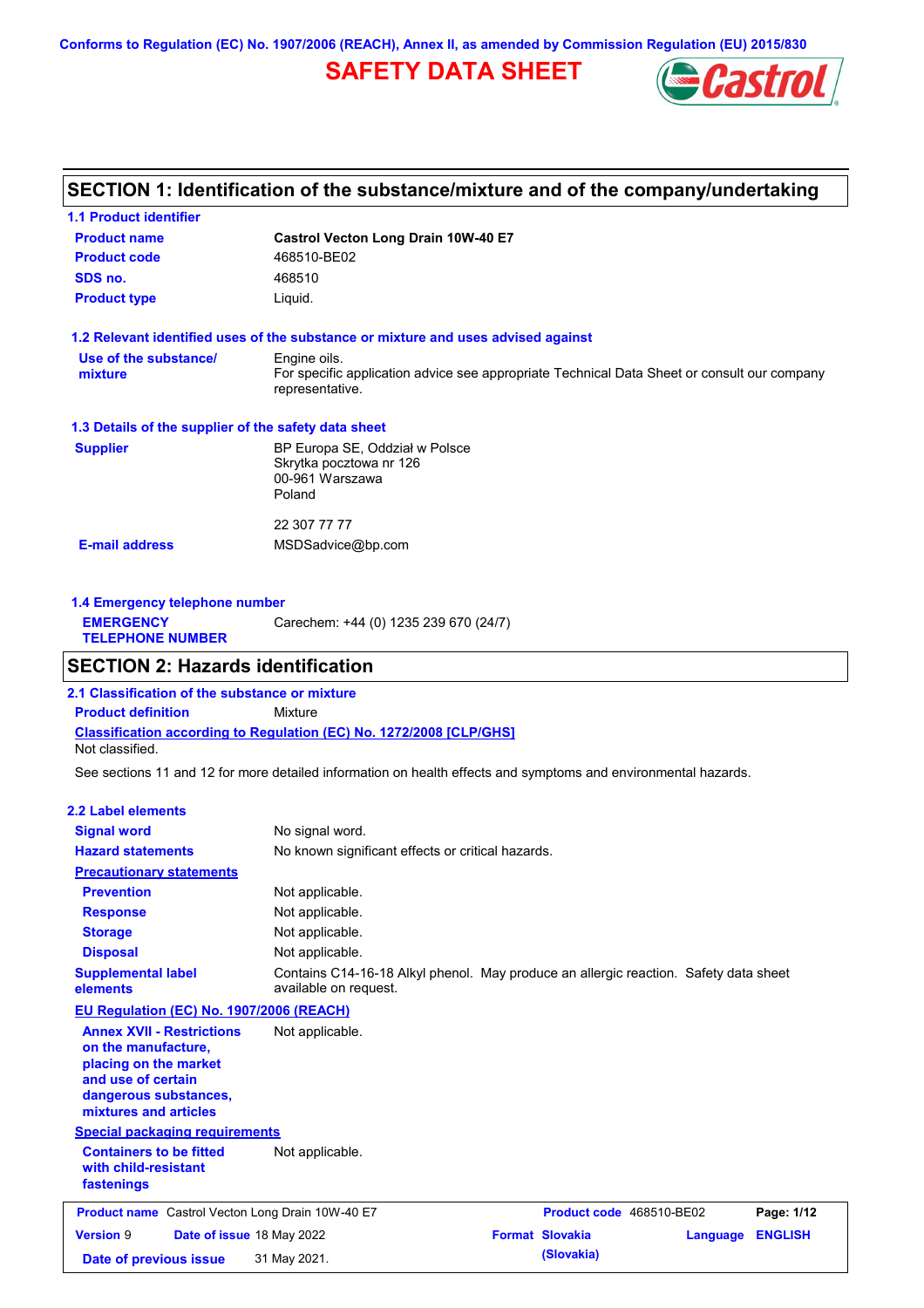### **SECTION 2: Hazards identification**

| <b>Tactile warning of danger</b>                                                                                         | Not applicable.                                                                                                                                                                                                                                                                                                                                                        |
|--------------------------------------------------------------------------------------------------------------------------|------------------------------------------------------------------------------------------------------------------------------------------------------------------------------------------------------------------------------------------------------------------------------------------------------------------------------------------------------------------------|
| 2.3 Other hazards                                                                                                        |                                                                                                                                                                                                                                                                                                                                                                        |
| <b>Results of PBT and vPvB</b><br>assessment                                                                             | Product does not meet the criteria for PBT or vPvB according to Regulation (EC) No. 1907/2006,<br>Annex XIII.                                                                                                                                                                                                                                                          |
| <b>Product meets the criteria</b><br>for PBT or vPvB according<br>to Regulation (EC) No.<br><b>1907/2006, Annex XIII</b> | This mixture does not contain any substances that are assessed to be a PBT or a vPvB.                                                                                                                                                                                                                                                                                  |
| Other hazards which do<br>not result in classification                                                                   | Defatting to the skin.<br>USED ENGINE OILS<br>Used engine oil may contain hazardous components which have the potential to cause skin<br>cancer.<br>See Toxicological Information, section 11 of this Safety Data Sheet.<br>Experimental data on one or more of the components has been used to determine all or part of<br>the hazard classification of this product. |

### **SECTION 3: Composition/information on ingredients**

Mixture

**3.2 Mixtures**

**Product definition**

Highly refined base oil (IP 346 DMSO extract < 3%). Proprietary performance additives.

| <b>Product/ingredient</b><br>name                                        | <b>Identifiers</b>                                                                      | $\%$      | <b>Regulation (EC) No.</b><br>1272/2008 [CLP]                      | <b>Type</b> |
|--------------------------------------------------------------------------|-----------------------------------------------------------------------------------------|-----------|--------------------------------------------------------------------|-------------|
| Distillates (petroleum), hydrotreated<br>heavy paraffinic                | REACH #: 01-2119484627-25<br>EC: 265-157-1<br>CAS: 64742-54-7<br>Index: 649-467-00-8    | ≥50 - ≤75 | Not classified.                                                    | $[2]$       |
| Base oil - unspecified                                                   | Varies - See Key to<br>abbreviations                                                    | ≥10 - ≤25 | Not classified.                                                    | $[2]$       |
| Distillates (petroleum), hydrotreated<br>heavy paraffinic                | REACH #: 01-2119484627-25 ≤5<br>EC: 265-157-1<br>CAS: 64742-54-7<br>Index: 649-467-00-8 |           | Asp. Tox. 1, H304                                                  | [1] [2]     |
| zinc bis[O-(6-methylheptyl)] bis[O-(sec-<br>butyl)] bis(dithiophosphate) | REACH #: 01-2119543726-33<br>EC: 298-577-9<br>CAS: 93819-94-4                           | 2.5       | Skin Irrit. 2, H315<br>Eye Dam. 1, H318<br>Aquatic Chronic 2, H411 | [1] [2]     |
| C14-16-18 Alkyl phenol                                                   | REACH #: 01-2119498288-19 ≤3                                                            |           | Skin Sens. 1B, H317<br>STOT RE 2, H373                             | $[1]$       |

#### **See Section 16 for the full text of the H statements declared above.**

#### Type

[1] Substance classified with a health or environmental hazard

[2] Substance with a workplace exposure limit

[3] Substance meets the criteria for PBT according to Regulation (EC) No. 1907/2006, Annex XIII

[4] Substance meets the criteria for vPvB according to Regulation (EC) No. 1907/2006, Annex XIII

[5] Substance of equivalent concern

[6] Additional disclosure due to company policy

Occupational exposure limits, if available, are listed in Section 8.

## **SECTION 4: First aid measures**

#### **4.1 Description of first aid measures**

| Eye contact                                             | In case of contact, immediately flush eyes with plenty of water for at least 15 minutes. Eyelids<br>should be held away from the eyeball to ensure thorough rinsing. Check for and remove any<br>contact lenses. Get medical attention. |                                 |            |
|---------------------------------------------------------|-----------------------------------------------------------------------------------------------------------------------------------------------------------------------------------------------------------------------------------------|---------------------------------|------------|
| <b>Skin contact</b>                                     | Wash skin thoroughly with soap and water or use recognised skin cleanser. Remove<br>contaminated clothing and shoes. Wash clothing before reuse. Clean shoes thoroughly before<br>reuse. Get medical attention if irritation develops.  |                                 |            |
| <b>Inhalation</b>                                       | If inhaled, remove to fresh air. Get medical attention if symptoms occur.                                                                                                                                                               |                                 |            |
| <b>Ingestion</b>                                        | Do not induce vomiting unless directed to do so by medical personnel. Get medical attention if<br>symptoms occur.                                                                                                                       |                                 |            |
| <b>Product name</b> Castrol Vecton Long Drain 10W-40 E7 |                                                                                                                                                                                                                                         | <b>Product code</b> 468510-BE02 | Page: 2/12 |

| <b>Product name</b> Castrol Vecton Long Drain 10W-40 E7 |  |                                  | <b>Product code</b> 468510-BE02 | Page: 2/12             |                  |  |
|---------------------------------------------------------|--|----------------------------------|---------------------------------|------------------------|------------------|--|
| <b>Version 9</b>                                        |  | <b>Date of issue 18 May 2022</b> |                                 | <b>Format Slovakia</b> | Language ENGLISH |  |
| Date of previous issue                                  |  | 31 May 2021.                     |                                 | (Slovakia)             |                  |  |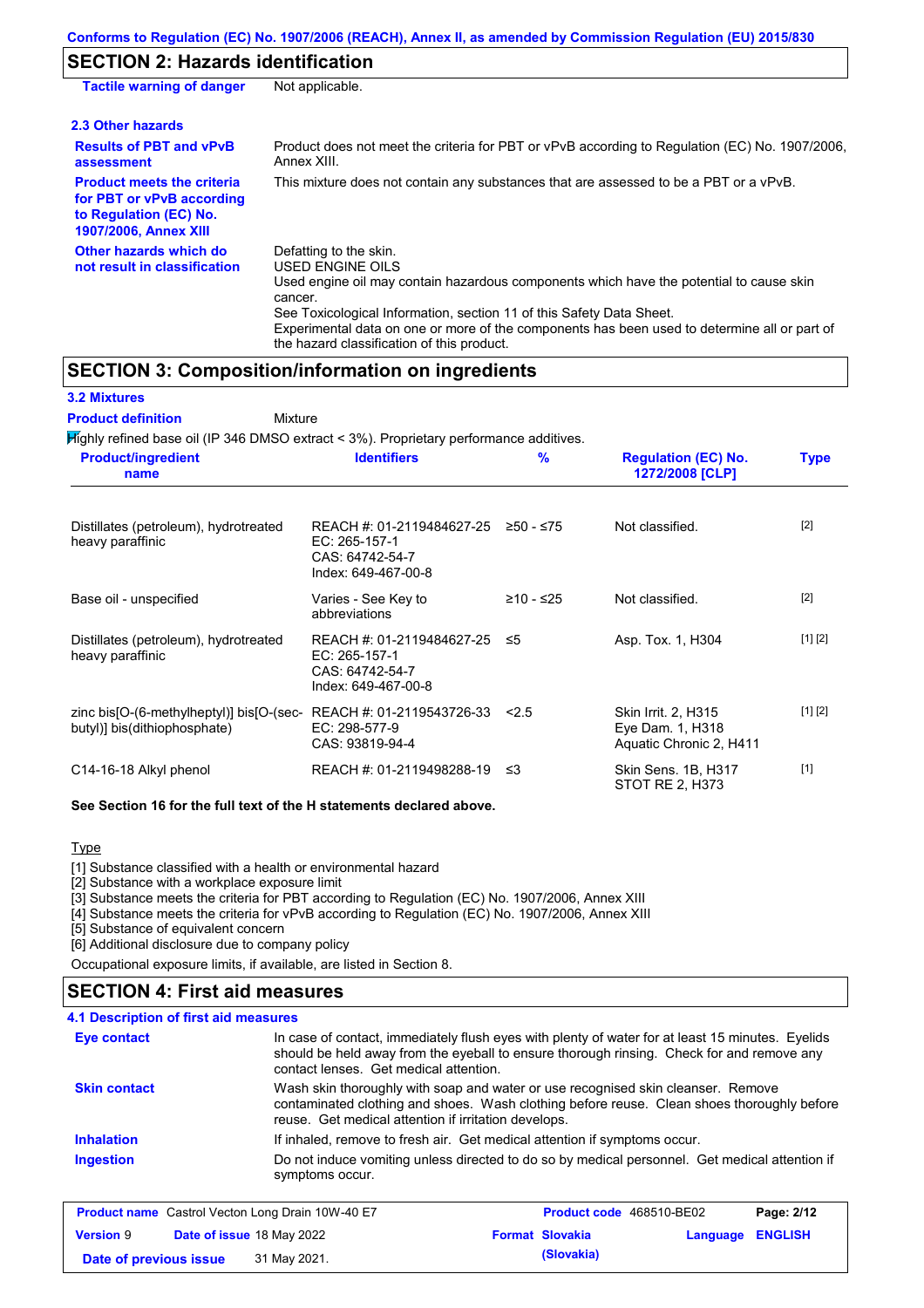| <b>SECTION 4: First aid measures</b>    |                                                                                                                                                                             |
|-----------------------------------------|-----------------------------------------------------------------------------------------------------------------------------------------------------------------------------|
| <b>Protection of first-aiders</b>       | No action shall be taken involving any personal risk or without suitable training. It may be<br>dangerous to the person providing aid to give mouth-to-mouth resuscitation. |
|                                         | 4.2 Most important symptoms and effects, both acute and delayed                                                                                                             |
|                                         | See Section 11 for more detailed information on health effects and symptoms.                                                                                                |
| <b>Potential acute health effects</b>   |                                                                                                                                                                             |
| <b>Inhalation</b>                       | Vapour inhalation under ambient conditions is not normally a problem due to low vapour<br>pressure.                                                                         |
| <b>Ingestion</b>                        | No known significant effects or critical hazards.                                                                                                                           |
| <b>Skin contact</b>                     | Defatting to the skin. May cause skin dryness and irritation. Not considered a skin sensitizer.<br>Based on data available for this or related materials.                   |
| <b>Eye contact</b>                      | Not classified as an eye irritant. Based on data available for this or related materials.                                                                                   |
|                                         | Delayed and immediate effects as well as chronic effects from short and long-term exposure                                                                                  |
| <b>Inhalation</b>                       | Overexposure to the inhalation of airborne droplets or aerosols may cause irritation of the<br>respiratory tract.                                                           |
| <b>Ingestion</b>                        | Ingestion of large quantities may cause nausea and diarrhoea.                                                                                                               |
| <b>Skin contact</b>                     | Prolonged or repeated contact can defat the skin and lead to irritation and/or dermatitis.                                                                                  |
| Eye contact                             | Potential risk of transient stinging or redness if accidental eye contact occurs.                                                                                           |
|                                         | 4.3 Indication of any immediate medical attention and special treatment needed                                                                                              |
| <b>Notes to physician</b>               | Treatment should in general be symptomatic and directed to relieving any effects.                                                                                           |
| <b>SECTION 5: Firefighting measures</b> |                                                                                                                                                                             |
| 5.1 Extinguishing media                 |                                                                                                                                                                             |

| <b>J.I EXUILQUISHING INCUID</b>                                                                                                                                     |                                                                                                                                                                                                                                                                                                                                                                   |  |  |  |
|---------------------------------------------------------------------------------------------------------------------------------------------------------------------|-------------------------------------------------------------------------------------------------------------------------------------------------------------------------------------------------------------------------------------------------------------------------------------------------------------------------------------------------------------------|--|--|--|
| In case of fire, use foam, dry chemical or carbon dioxide extinguisher or spray.<br><b>Suitable extinguishing</b><br>media                                          |                                                                                                                                                                                                                                                                                                                                                                   |  |  |  |
| <b>Unsuitable extinguishing</b><br>Do not use water jet. The use of a water jet may cause the fire to spread by splashing the<br>burning product.<br>media          |                                                                                                                                                                                                                                                                                                                                                                   |  |  |  |
| 5.2 Special hazards arising from the substance or mixture                                                                                                           |                                                                                                                                                                                                                                                                                                                                                                   |  |  |  |
| <b>Hazards from the</b><br>substance or mixture                                                                                                                     | In a fire or if heated, a pressure increase will occur and the container may burst.                                                                                                                                                                                                                                                                               |  |  |  |
| Combustion products may include the following:<br><b>Hazardous combustion</b><br>carbon oxides (CO, CO <sub>2</sub> ) (carbon monoxide, carbon dioxide)<br>products |                                                                                                                                                                                                                                                                                                                                                                   |  |  |  |
| 5.3 Advice for firefighters                                                                                                                                         |                                                                                                                                                                                                                                                                                                                                                                   |  |  |  |
| <b>Special precautions for</b><br>fire-fighters                                                                                                                     | No action shall be taken involving any personal risk or without suitable training. Promptly<br>isolate the scene by removing all persons from the vicinity of the incident if there is a fire.                                                                                                                                                                    |  |  |  |
| <b>Special protective</b><br>equipment for fire-fighters                                                                                                            | Fire-fighters should wear appropriate protective equipment and self-contained breathing<br>apparatus (SCBA) with a full face-piece operated in positive pressure mode. Clothing for fire-<br>fighters (including helmets, protective boots and gloves) conforming to European standard EN<br>469 will provide a basic level of protection for chemical incidents. |  |  |  |

## **SECTION 6: Accidental release measures**

|                                         | 6.1 Personal precautions, protective equipment and emergency procedures                                                                                                                                                                                                                                                                                                              |
|-----------------------------------------|--------------------------------------------------------------------------------------------------------------------------------------------------------------------------------------------------------------------------------------------------------------------------------------------------------------------------------------------------------------------------------------|
| For non-emergency<br>personnel          | No action shall be taken involving any personal risk or without suitable training. Evacuate<br>surrounding areas. Keep unnecessary and unprotected personnel from entering. Do not touch<br>or walk through spilt material. Floors may be slippery; use care to avoid falling. Put on<br>appropriate personal protective equipment.                                                  |
| For emergency responders                | Entry into a confined space or poorly ventilated area contaminated with vapour, mist or fume is<br>extremely hazardous without the correct respiratory protective equipment and a safe system of<br>work. Wear self-contained breathing apparatus. Wear a suitable chemical protective suit.<br>Chemical resistant boots. See also the information in "For non-emergency personnel". |
| <b>6.2 Environmental</b><br>precautions | Avoid dispersal of spilt material and runoff and contact with soil, waterways, drains and sewers.<br>Inform the relevant authorities if the product has caused environmental pollution (sewers,<br>waterways, soil or air).                                                                                                                                                          |

### **6.3 Methods and material for containment and cleaning up**

| <b>Product name</b> Castrol Vecton Long Drain 10W-40 E7 |  | <b>Product code</b> 468510-BE02  |                        | Page: 3/12       |  |
|---------------------------------------------------------|--|----------------------------------|------------------------|------------------|--|
| <b>Version 9</b>                                        |  | <b>Date of issue 18 May 2022</b> | <b>Format Slovakia</b> | Language ENGLISH |  |
| Date of previous issue                                  |  | 31 May 2021.                     | (Slovakia)             |                  |  |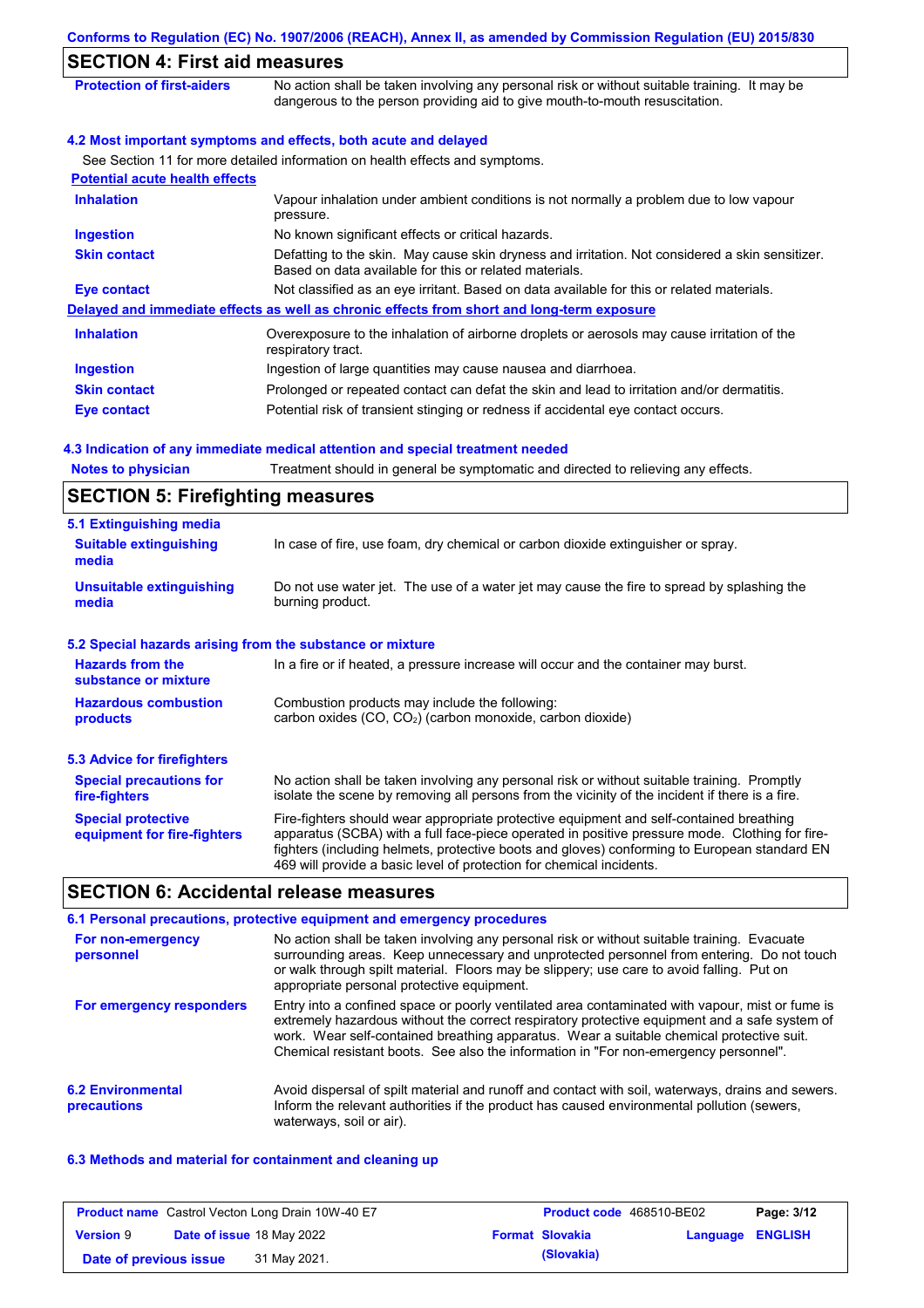# **SECTION 6: Accidental release measures**

| <b>Small spill</b>                        | Stop leak if without risk. Move containers from spill area. Absorb with an inert material and<br>place in an appropriate waste disposal container. Dispose of via a licensed waste disposal<br>contractor.                                                                                                                                                                                     |
|-------------------------------------------|------------------------------------------------------------------------------------------------------------------------------------------------------------------------------------------------------------------------------------------------------------------------------------------------------------------------------------------------------------------------------------------------|
| Large spill                               | Stop leak if without risk. Move containers from spill area. Prevent entry into sewers, water<br>courses, basements or confined areas. Contain and collect spillage with non-combustible,<br>absorbent material e.g. sand, earth, vermiculite or diatomaceous earth and place in container<br>for disposal according to local regulations. Dispose of via a licensed waste disposal contractor. |
| 6.4 Reference to other<br><b>sections</b> | See Section 1 for emergency contact information.<br>See Section 5 for firefighting measures.<br>See Section 8 for information on appropriate personal protective equipment.<br>See Section 12 for environmental precautions.<br>See Section 13 for additional waste treatment information.                                                                                                     |

# **SECTION 7: Handling and storage**

| 7.1 Precautions for safe handling                                             |                                                                                                                                                                                                                                                                                                                                                                                                                                                                                          |
|-------------------------------------------------------------------------------|------------------------------------------------------------------------------------------------------------------------------------------------------------------------------------------------------------------------------------------------------------------------------------------------------------------------------------------------------------------------------------------------------------------------------------------------------------------------------------------|
| <b>Protective measures</b>                                                    | Put on appropriate personal protective equipment.                                                                                                                                                                                                                                                                                                                                                                                                                                        |
| <b>Advice on general</b><br>occupational hygiene                              | Eating, drinking and smoking should be prohibited in areas where this material is handled,<br>stored and processed. Wash thoroughly after handling. Remove contaminated clothing and<br>protective equipment before entering eating areas. See also Section 8 for additional<br>information on hygiene measures.                                                                                                                                                                         |
| <b>7.2 Conditions for safe</b><br>storage, including any<br>incompatibilities | Store in accordance with local requlations. Store in a dry, cool and well-ventilated area, away<br>from incompatible materials (see Section 10). Keep away from heat and direct sunlight. Keep<br>container tightly closed and sealed until ready for use. Containers that have been opened must<br>be carefully resealed and kept upright to prevent leakage. Store and use only in equipment/<br>containers designed for use with this product. Do not store in unlabelled containers. |
| <b>Not suitable</b>                                                           | Prolonged exposure to elevated temperature                                                                                                                                                                                                                                                                                                                                                                                                                                               |
| 7.3 Specific end use(s)                                                       |                                                                                                                                                                                                                                                                                                                                                                                                                                                                                          |
| <b>Recommendations</b>                                                        | See section 1.2 and Exposure scenarios in annex, if applicable.                                                                                                                                                                                                                                                                                                                                                                                                                          |

### **SECTION 8: Exposure controls/personal protection**

#### **8.1 Control parameters**

| <b>Occupational exposure limits</b>                                                     |                                                                                                                                                                                                                                                                                                                                                                                                                                                                               |
|-----------------------------------------------------------------------------------------|-------------------------------------------------------------------------------------------------------------------------------------------------------------------------------------------------------------------------------------------------------------------------------------------------------------------------------------------------------------------------------------------------------------------------------------------------------------------------------|
| <b>Product/ingredient name</b>                                                          | <b>Exposure limit values</b>                                                                                                                                                                                                                                                                                                                                                                                                                                                  |
| Distillates (petroleum), hydrotreated heavy paraffinic                                  | Government regulation SR c. 355/2006 (Slovakia).<br>TWA: 1 mg/m <sup>3</sup> , (Mineral oils) 8 hours. Issued/Revised: 6/2006 Form:<br>liquid aerosol, fumes<br>TWA: 5 ppm, (Mineral oils) 8 hours. Issued/Revised: 6/2006 Form: liquid<br>aerosol, fumes<br>STEL: 3 mg/m <sup>3</sup> , (Mineral oils) 15 minutes. Issued/Revised: 12/2011<br>Form: liquid aerosol, fumes<br>STEL: 15 ppm, (Mineral oils) 15 minutes. Issued/Revised: 12/2011 Form:<br>liquid aerosol, fumes |
| Base oil - unspecified                                                                  | Government regulation SR c. 355/2006 (Slovakia).<br>TWA: 1 mg/m <sup>3</sup> , (Mineral oils) 8 hours. Issued/Revised: 6/2006 Form:<br>liquid aerosol, fumes<br>TWA: 5 ppm, (Mineral oils) 8 hours. Issued/Revised: 6/2006 Form: liquid<br>aerosol, fumes<br>STEL: 3 mg/m <sup>3</sup> , (Mineral oils) 15 minutes. Issued/Revised: 12/2011<br>Form: liquid aerosol, fumes<br>STEL: 15 ppm, (Mineral oils) 15 minutes. Issued/Revised: 12/2011 Form:<br>liquid aerosol, fumes |
| Distillates (petroleum), hydrotreated heavy paraffinic                                  | Government regulation SR c. 355/2006 (Slovakia).<br>TWA: 1 mg/m <sup>3</sup> , (Mineral oils) 8 hours. Issued/Revised: 6/2006 Form:<br>liquid aerosol, fumes<br>TWA: 5 ppm, (Mineral oils) 8 hours. Issued/Revised: 6/2006 Form: liquid<br>aerosol, fumes<br>STEL: 3 mg/m <sup>3</sup> , (Mineral oils) 15 minutes. Issued/Revised: 12/2011<br>Form: liquid aerosol, fumes<br>STEL: 15 ppm, (Mineral oils) 15 minutes. Issued/Revised: 12/2011 Form:<br>liquid aerosol, fumes |
| zinc bis[O-(6-methylheptyl)] bis[O-(sec-butyl)] bis                                     | Government regulation SR c. 355/2006 (Slovakia).                                                                                                                                                                                                                                                                                                                                                                                                                              |
| <b>Product name</b> Castrol Vecton Long Drain 10W-40 E7                                 | Product code 468510-BE02<br>Page: 4/12                                                                                                                                                                                                                                                                                                                                                                                                                                        |
| <b>Version 9</b><br>Date of issue 18 May 2022<br>31 May 2021.<br>Date of previous issue | <b>Format Slovakia</b><br><b>ENGLISH</b><br>Language<br>(Slovakia)                                                                                                                                                                                                                                                                                                                                                                                                            |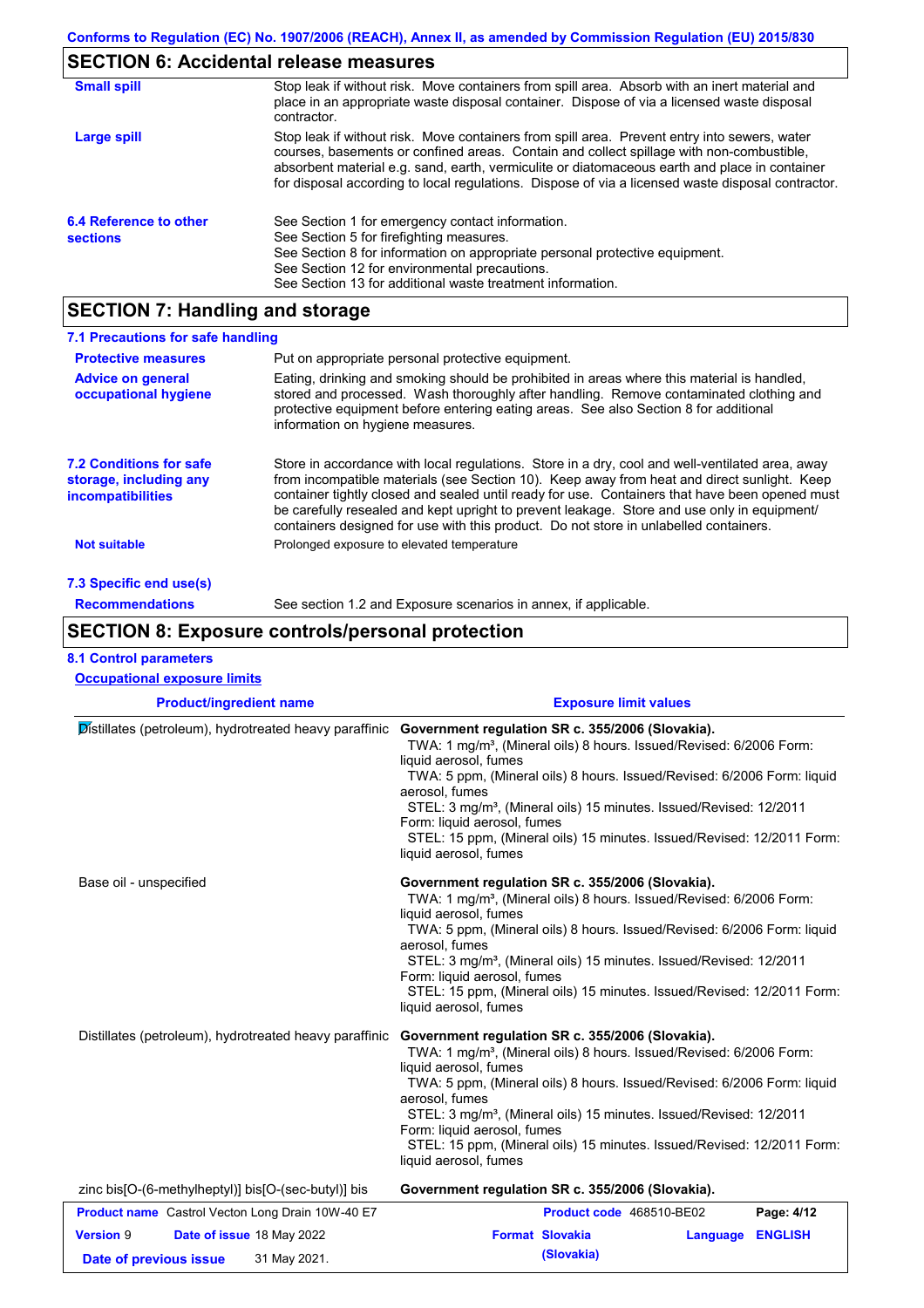## **SECTION 8: Exposure controls/personal protection**

| (dithiophosphate)                                           |                                                           |                                                                                                                                                                                                                                                                                                                                                                                                                                                                                                                                                                                                                                                                                                                                                                                                                                                                                                                                                                                                                            |          |                |
|-------------------------------------------------------------|-----------------------------------------------------------|----------------------------------------------------------------------------------------------------------------------------------------------------------------------------------------------------------------------------------------------------------------------------------------------------------------------------------------------------------------------------------------------------------------------------------------------------------------------------------------------------------------------------------------------------------------------------------------------------------------------------------------------------------------------------------------------------------------------------------------------------------------------------------------------------------------------------------------------------------------------------------------------------------------------------------------------------------------------------------------------------------------------------|----------|----------------|
|                                                             |                                                           | TWA: 2 mg/m <sup>3</sup> , (Zinc and its inorganic compounds) 8 hours. Issued/<br>Revised: 12/2011 Form: Inhalable fraction<br>TWA: 0.1 mg/m <sup>3</sup> , (Zinc and its inorganic compounds) 8 hours. Issued/<br>Revised: 12/2011 Form: Respirable fraction                                                                                                                                                                                                                                                                                                                                                                                                                                                                                                                                                                                                                                                                                                                                                              |          |                |
| guidance only.                                              |                                                           | Whilst specific OELs for certain components may be shown in this section, other components may be present in any mist,<br>vapour or dust produced. Therefore, the specific OELs may not be applicable to the product as a whole and are provided for                                                                                                                                                                                                                                                                                                                                                                                                                                                                                                                                                                                                                                                                                                                                                                       |          |                |
| <b>Recommended monitoring</b><br>procedures                 |                                                           | If this product contains ingredients with exposure limits, personal, workplace atmosphere or<br>biological monitoring may be required to determine the effectiveness of the ventilation or other<br>control measures and/or the necessity to use respiratory protective equipment. Reference<br>should be made to monitoring standards, such as the following: European Standard EN 689<br>(Workplace atmospheres - Guidance for the assessment of exposure by inhalation to chemical<br>agents for comparison with limit values and measurement strategy) European Standard EN<br>14042 (Workplace atmospheres - Guide for the application and use of procedures for the<br>assessment of exposure to chemical and biological agents) European Standard EN 482<br>(Workplace atmospheres - General requirements for the performance of procedures for the<br>measurement of chemical agents) Reference to national guidance documents for methods for<br>the determination of hazardous substances will also be required. |          |                |
| <b>Derived No Effect Level</b><br>No DNELs/DMELs available. |                                                           |                                                                                                                                                                                                                                                                                                                                                                                                                                                                                                                                                                                                                                                                                                                                                                                                                                                                                                                                                                                                                            |          |                |
| <b>Predicted No Effect Concentration</b>                    |                                                           |                                                                                                                                                                                                                                                                                                                                                                                                                                                                                                                                                                                                                                                                                                                                                                                                                                                                                                                                                                                                                            |          |                |
| No PNECs available                                          |                                                           |                                                                                                                                                                                                                                                                                                                                                                                                                                                                                                                                                                                                                                                                                                                                                                                                                                                                                                                                                                                                                            |          |                |
| <b>8.2 Exposure controls</b>                                |                                                           |                                                                                                                                                                                                                                                                                                                                                                                                                                                                                                                                                                                                                                                                                                                                                                                                                                                                                                                                                                                                                            |          |                |
| <b>Appropriate engineering</b><br>controls                  | kept in good condition and properly maintained.           | Provide exhaust ventilation or other engineering controls to keep the relevant airborne<br>concentrations below their respective occupational exposure limits.<br>All activities involving chemicals should be assessed for their risks to health, to ensure<br>exposures are adequately controlled. Personal protective equipment should only be considered<br>after other forms of control measures (e.g. engineering controls) have been suitably evaluated.<br>Personal protective equipment should conform to appropriate standards, be suitable for use, be<br>Your supplier of personal protective equipment should be consulted for advice on selection and<br>appropriate standards. For further information contact your national organisation for standards.<br>The final choice of protective equipment will depend upon a risk assessment. It is important to<br>ensure that all items of personal protective equipment are compatible.                                                                       |          |                |
| <b>Individual protection measures</b>                       |                                                           |                                                                                                                                                                                                                                                                                                                                                                                                                                                                                                                                                                                                                                                                                                                                                                                                                                                                                                                                                                                                                            |          |                |
| <b>Hygiene measures</b>                                     |                                                           | Wash hands, forearms and face thoroughly after handling chemical products, before eating,<br>smoking and using the lavatory and at the end of the working period. Ensure that eyewash<br>stations and safety showers are close to the workstation location.                                                                                                                                                                                                                                                                                                                                                                                                                                                                                                                                                                                                                                                                                                                                                                |          |                |
| <b>Respiratory protection</b>                               | of the working conditions.                                | In case of insufficient ventilation, wear suitable respiratory equipment.<br>The correct choice of respiratory protection depends upon the chemicals being handled, the<br>conditions of work and use, and the condition of the respiratory equipment. Safety procedures<br>should be developed for each intended application. Respiratory protection equipment should<br>therefore be chosen in consultation with the supplier/manufacturer and with a full assessment                                                                                                                                                                                                                                                                                                                                                                                                                                                                                                                                                    |          |                |
| <b>Eye/face protection</b>                                  | Safety glasses with side shields.                         |                                                                                                                                                                                                                                                                                                                                                                                                                                                                                                                                                                                                                                                                                                                                                                                                                                                                                                                                                                                                                            |          |                |
| <b>Skin protection</b><br><b>Hand protection</b>            | <b>General Information:</b>                               |                                                                                                                                                                                                                                                                                                                                                                                                                                                                                                                                                                                                                                                                                                                                                                                                                                                                                                                                                                                                                            |          |                |
|                                                             |                                                           | Because specific work environments and material handling practices vary, safety procedures<br>should be developed for each intended application. The correct choice of protective gloves<br>depends upon the chemicals being handled, and the conditions of work and use. Most gloves<br>provide protection for only a limited time before they must be discarded and replaced (even the<br>best chemically resistant gloves will break down after repeated chemical exposures).                                                                                                                                                                                                                                                                                                                                                                                                                                                                                                                                           |          |                |
|                                                             | a full assessment of the working conditions.              | Gloves should be chosen in consultation with the supplier / manufacturer and taking account of                                                                                                                                                                                                                                                                                                                                                                                                                                                                                                                                                                                                                                                                                                                                                                                                                                                                                                                             |          |                |
|                                                             | Recommended: Nitrile gloves.<br><b>Breakthrough time:</b> |                                                                                                                                                                                                                                                                                                                                                                                                                                                                                                                                                                                                                                                                                                                                                                                                                                                                                                                                                                                                                            |          |                |
|                                                             |                                                           | Breakthrough time data are generated by glove manufacturers under laboratory test conditions<br>and represent how long a glove can be expected to provide effective permeation resistance. It<br>is important when following breakthrough time recommendations that actual workplace<br>conditions are taken into account. Always consult with your glove supplier for up-to-date<br>technical information on breakthrough times for the recommended glove type.                                                                                                                                                                                                                                                                                                                                                                                                                                                                                                                                                           |          |                |
| <b>Product name</b> Castrol Vecton Long Drain 10W-40 E7     |                                                           | Product code 468510-BE02                                                                                                                                                                                                                                                                                                                                                                                                                                                                                                                                                                                                                                                                                                                                                                                                                                                                                                                                                                                                   |          | Page: 5/12     |
| <b>Version 9</b><br>Date of issue 18 May 2022               |                                                           | <b>Format Slovakia</b>                                                                                                                                                                                                                                                                                                                                                                                                                                                                                                                                                                                                                                                                                                                                                                                                                                                                                                                                                                                                     | Language | <b>ENGLISH</b> |

**Date of previous issue** 31 May 2021. **(Slovakia) (Slovakia)**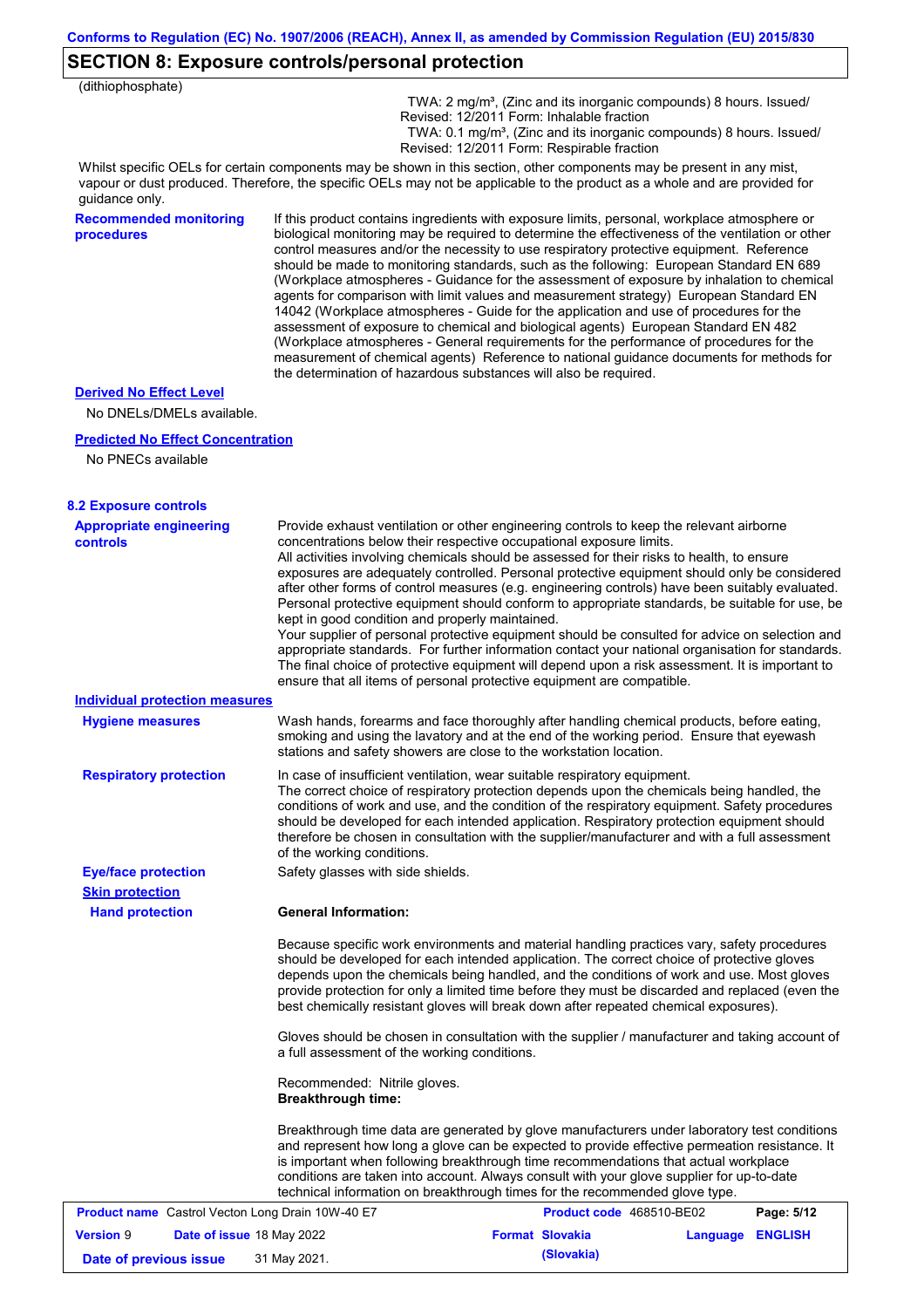# **SECTION 8: Exposure controls/personal protection**

Our recommendations on the selection of gloves are as follows:

Continuous contact:

|                                           | Gloves with a minimum breakthrough time of 240 minutes, or >480 minutes if suitable gloves<br>can be obtained.<br>If suitable gloves are not available to offer that level of protection, gloves with shorter<br>breakthrough times may be acceptable as long as appropriate glove maintenance and<br>replacement regimes are determined and adhered to.                                                                                                                                                                                                                                                                                                                              |
|-------------------------------------------|---------------------------------------------------------------------------------------------------------------------------------------------------------------------------------------------------------------------------------------------------------------------------------------------------------------------------------------------------------------------------------------------------------------------------------------------------------------------------------------------------------------------------------------------------------------------------------------------------------------------------------------------------------------------------------------|
|                                           | Short-term / splash protection:                                                                                                                                                                                                                                                                                                                                                                                                                                                                                                                                                                                                                                                       |
|                                           | Recommended breakthrough times as above.<br>It is recognised that for short-term, transient exposures, gloves with shorter breakthrough times<br>may commonly be used. Therefore, appropriate maintenance and replacement regimes must<br>be determined and rigorously followed.                                                                                                                                                                                                                                                                                                                                                                                                      |
|                                           | <b>Glove Thickness:</b>                                                                                                                                                                                                                                                                                                                                                                                                                                                                                                                                                                                                                                                               |
|                                           | For general applications, we recommend gloves with a thickness typically greater than 0.35 mm.                                                                                                                                                                                                                                                                                                                                                                                                                                                                                                                                                                                        |
|                                           | It should be emphasised that glove thickness is not necessarily a good predictor of glove<br>resistance to a specific chemical, as the permeation efficiency of the glove will be dependent<br>on the exact composition of the glove material. Therefore, glove selection should also be based<br>on consideration of the task requirements and knowledge of breakthrough times.<br>Glove thickness may also vary depending on the glove manufacturer, the glove type and the<br>glove model. Therefore, the manufacturers' technical data should always be taken into account<br>to ensure selection of the most appropriate glove for the task.                                     |
|                                           | Note: Depending on the activity being conducted, gloves of varying thickness may be required<br>for specific tasks. For example:                                                                                                                                                                                                                                                                                                                                                                                                                                                                                                                                                      |
|                                           | • Thinner gloves (down to 0.1 mm or less) may be required where a high degree of manual<br>dexterity is needed. However, these gloves are only likely to give short duration protection and<br>would normally be just for single use applications, then disposed of.                                                                                                                                                                                                                                                                                                                                                                                                                  |
|                                           | • Thicker gloves (up to 3 mm or more) may be required where there is a mechanical (as well<br>as a chemical) risk i.e. where there is abrasion or puncture potential.                                                                                                                                                                                                                                                                                                                                                                                                                                                                                                                 |
| <b>Skin and body</b>                      | Use of protective clothing is good industrial practice.<br>Personal protective equipment for the body should be selected based on the task being<br>performed and the risks involved and should be approved by a specialist before handling this<br>product.<br>Cotton or polyester/cotton overalls will only provide protection against light superficial<br>contamination that will not soak through to the skin. Overalls should be laundered on a regular<br>basis. When the risk of skin exposure is high (e.g. when cleaning up spillages or if there is a<br>risk of splashing) then chemical resistant aprons and/or impervious chemical suits and boots<br>will be required. |
| <b>Refer to standards:</b>                | Respiratory protection: EN 529<br>Gloves: EN 420, EN 374<br>Eye protection: EN 166<br>Filtering half-mask: EN 149<br>Filtering half-mask with valve: EN 405<br>Half-mask: EN 140 plus filter<br>Full-face mask: EN 136 plus filter<br>Particulate filters: EN 143<br>Gas/combined filters: EN 14387                                                                                                                                                                                                                                                                                                                                                                                   |
| <b>Environmental exposure</b><br>controls | Emissions from ventilation or work process equipment should be checked to ensure they<br>comply with the requirements of environmental protection legislation. In some cases, fume<br>scrubbers, filters or engineering modifications to the process equipment will be necessary to<br>reduce emissions to acceptable levels.                                                                                                                                                                                                                                                                                                                                                         |

| <b>Product name</b> Castrol Vecton Long Drain 10W-40 E7 |  |                                  | Product code 468510-BE02 |                        | Page: 6/12              |  |
|---------------------------------------------------------|--|----------------------------------|--------------------------|------------------------|-------------------------|--|
| <b>Version 9</b>                                        |  | <b>Date of issue 18 May 2022</b> |                          | <b>Format Slovakia</b> | <b>Language ENGLISH</b> |  |
| Date of previous issue                                  |  | 31 May 2021.                     |                          | (Slovakia)             |                         |  |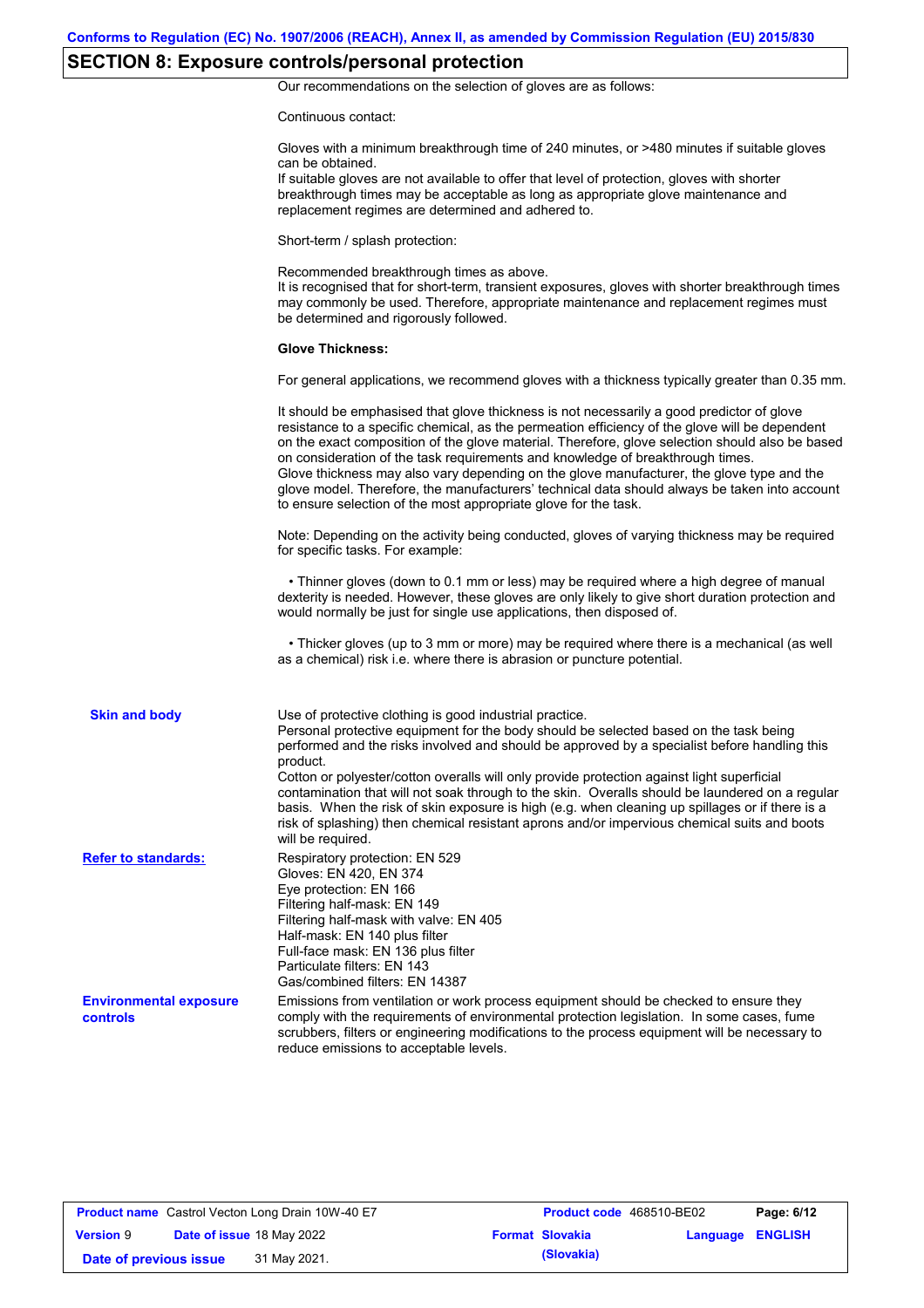### **SECTION 9: Physical and chemical properties**

The conditions of measurement of all properties are at standard temperature and pressure unless otherwise indicated.

#### **9.1 Information on basic physical and chemical properties**

| <b>Appearance</b>                                      |                                                |
|--------------------------------------------------------|------------------------------------------------|
| <b>Physical state</b>                                  | Liquid.                                        |
| <b>Colour</b>                                          | Amber. [Light]                                 |
| <b>Odour</b>                                           | Not available.                                 |
| <b>Odour threshold</b>                                 | Not available.                                 |
| рH                                                     | Not applicable.                                |
| <b>Melting point/freezing point</b>                    | Not available.                                 |
| Initial boiling point and boiling                      | Not available.                                 |
| range                                                  |                                                |
| <b>Pour point</b>                                      | -42 °C                                         |
| <b>Flash point</b>                                     | Closed cup: $210^{\circ}$ C (410 $^{\circ}$ F) |
| <b>Evaporation rate</b>                                | Not available.                                 |
| Flammability (solid, gas)                              | Not available.                                 |
| <b>Upper/lower flammability or</b><br>explosive limits | Not available.                                 |
| <b>Vapour pressure</b>                                 | Not available.                                 |

|                                                   |                                                                                                                                           | Vapour Pressure at 20°C |         |                    | Vapour pressure at 50°C |     |               |
|---------------------------------------------------|-------------------------------------------------------------------------------------------------------------------------------------------|-------------------------|---------|--------------------|-------------------------|-----|---------------|
|                                                   | <b>Ingredient name</b>                                                                                                                    | mm Hg kPa               |         | <b>Method</b>      | mm<br>Hg                | kPa | <b>Method</b> |
|                                                   | Distillates (petroleum),<br>hydrotreated heavy<br>paraffinic                                                                              | < 0.08                  | < 0.011 | <b>ASTM D 5191</b> |                         |     |               |
|                                                   | Distillates (petroleum),<br>hydrotreated heavy<br>paraffinic                                                                              | < 0.08                  | < 0.011 | <b>ASTM D 5191</b> |                         |     |               |
| <b>Vapour density</b>                             | Not available.                                                                                                                            |                         |         |                    |                         |     |               |
| <b>Relative density</b>                           | Not available.                                                                                                                            |                         |         |                    |                         |     |               |
| <b>Density</b>                                    | <1000 kg/m <sup>3</sup> (<1 g/cm <sup>3</sup> ) at 15 <sup>°</sup> C                                                                      |                         |         |                    |                         |     |               |
| <b>Solubility(ies)</b>                            | insoluble in water.                                                                                                                       |                         |         |                    |                         |     |               |
| <b>Partition coefficient: n-octanol/</b><br>water | Mot applicable.                                                                                                                           |                         |         |                    |                         |     |               |
| <b>Auto-ignition temperature</b>                  | Not available.                                                                                                                            |                         |         |                    |                         |     |               |
| <b>Decomposition temperature</b>                  | Not available.                                                                                                                            |                         |         |                    |                         |     |               |
| <b>Viscosity</b>                                  | Kinematic: 86.3 mm <sup>2</sup> /s (86.3 cSt) at $40^{\circ}$ C<br>Kinematic: 12.5 to 16.3 mm <sup>2</sup> /s (12.5 to 16.3 cSt) at 100°C |                         |         |                    |                         |     |               |
| <b>Explosive properties</b>                       | Not available.                                                                                                                            |                         |         |                    |                         |     |               |
| <b>Oxidising properties</b>                       | Not available.                                                                                                                            |                         |         |                    |                         |     |               |
| <b>Particle characteristics</b>                   |                                                                                                                                           |                         |         |                    |                         |     |               |
| <b>Median particle size</b>                       | Mot applicable.                                                                                                                           |                         |         |                    |                         |     |               |
| 9.2 Other information                             |                                                                                                                                           |                         |         |                    |                         |     |               |

No additional information.

## **SECTION 10: Stability and reactivity**

| <b>10.1 Reactivity</b>                                  | No specific test data available for this product. Refer to Conditions to avoid and Incompatible<br>materials for additional information.                                |                                               |  |  |  |
|---------------------------------------------------------|-------------------------------------------------------------------------------------------------------------------------------------------------------------------------|-----------------------------------------------|--|--|--|
| <b>10.2 Chemical stability</b>                          | The product is stable.                                                                                                                                                  |                                               |  |  |  |
| <b>10.3 Possibility of</b><br>hazardous reactions       | Under normal conditions of storage and use, hazardous reactions will not occur.<br>Under normal conditions of storage and use, hazardous polymerisation will not occur. |                                               |  |  |  |
| <b>10.4 Conditions to avoid</b>                         | Avoid all possible sources of ignition (spark or flame).                                                                                                                |                                               |  |  |  |
| 10.5 Incompatible materials                             | Reactive or incompatible with the following materials: oxidising materials.                                                                                             |                                               |  |  |  |
| <b>Product name</b> Castrol Vecton Long Drain 10W-40 E7 |                                                                                                                                                                         | <b>Product code</b> 468510-BE02<br>Page: 7/12 |  |  |  |
| <b>Version 9</b><br>Date of issue 18 May 2022           | <b>Format Slovakia</b>                                                                                                                                                  | <b>ENGLISH</b><br>Language                    |  |  |  |
| Date of previous issue                                  | 31 May 2021.                                                                                                                                                            | (Slovakia)                                    |  |  |  |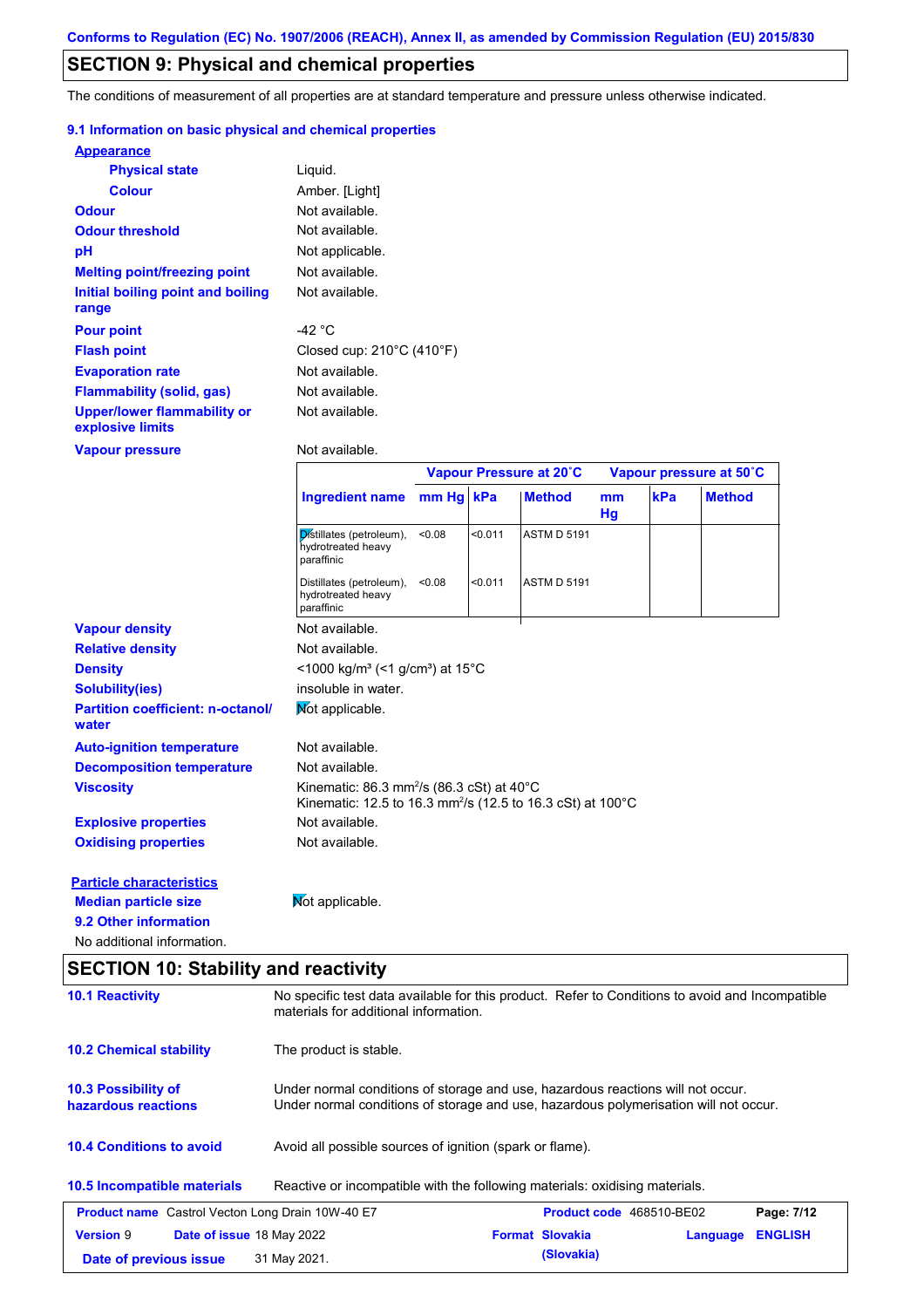## **SECTION 10: Stability and reactivity**

Under normal conditions of storage and use, hazardous decomposition products should not be produced.

**decomposition products**

# **SECTION 11: Toxicological information**

### **11.1 Information on toxicological effects**

### **Acute toxicity estimates**

**10.6 Hazardous** 

| <b>Product/ingredient name</b>                                                             |                                                                                                                                                                                                         | Oral (mg/<br>kg) | <b>Dermal</b><br>(mg/kg) | <b>Inhalation</b><br>(gases)<br>(ppm) | <b>Inhalation</b><br>(vapours)<br>(mg/l) | <b>Inhalation</b><br>(dusts)<br>and mists)<br>(mg/l)                                                                                                                                          |
|--------------------------------------------------------------------------------------------|---------------------------------------------------------------------------------------------------------------------------------------------------------------------------------------------------------|------------------|--------------------------|---------------------------------------|------------------------------------------|-----------------------------------------------------------------------------------------------------------------------------------------------------------------------------------------------|
| Phosphorodithioic acid, mixed O,O-bis(sec-Bu and<br>isooctyl) esters, zinc salts           |                                                                                                                                                                                                         | 2500             | N/A                      | N/A                                   | N/A                                      | N/A                                                                                                                                                                                           |
| Long chain alkyl phenol                                                                    |                                                                                                                                                                                                         | 2500             | N/A                      | N/A                                   | N/A                                      | N/A                                                                                                                                                                                           |
| <b>Information on likely</b><br>routes of exposure                                         | Routes of entry anticipated: Dermal, Inhalation.                                                                                                                                                        |                  |                          |                                       |                                          |                                                                                                                                                                                               |
| <b>Potential acute health effects</b>                                                      |                                                                                                                                                                                                         |                  |                          |                                       |                                          |                                                                                                                                                                                               |
| <b>Inhalation</b>                                                                          | Vapour inhalation under ambient conditions is not normally a problem due to low vapour<br>pressure.                                                                                                     |                  |                          |                                       |                                          |                                                                                                                                                                                               |
| <b>Ingestion</b>                                                                           | No known significant effects or critical hazards.                                                                                                                                                       |                  |                          |                                       |                                          |                                                                                                                                                                                               |
| <b>Skin contact</b>                                                                        | Defatting to the skin. May cause skin dryness and irritation. Not considered a skin sensitizer.<br>Based on data available for this or related materials.                                               |                  |                          |                                       |                                          |                                                                                                                                                                                               |
| Eye contact                                                                                | Not classified as an eye irritant. Based on data available for this or related materials.                                                                                                               |                  |                          |                                       |                                          |                                                                                                                                                                                               |
| Symptoms related to the physical, chemical and toxicological characteristics               |                                                                                                                                                                                                         |                  |                          |                                       |                                          |                                                                                                                                                                                               |
| <b>Inhalation</b>                                                                          | No specific data.                                                                                                                                                                                       |                  |                          |                                       |                                          |                                                                                                                                                                                               |
| <b>Ingestion</b>                                                                           | No specific data.                                                                                                                                                                                       |                  |                          |                                       |                                          |                                                                                                                                                                                               |
| <b>Skin contact</b>                                                                        | Adverse symptoms may include the following:<br>irritation<br>dryness<br>cracking                                                                                                                        |                  |                          |                                       |                                          |                                                                                                                                                                                               |
| <b>Eye contact</b>                                                                         | No specific data.                                                                                                                                                                                       |                  |                          |                                       |                                          |                                                                                                                                                                                               |
| Delayed and immediate effects as well as chronic effects from short and long-term exposure |                                                                                                                                                                                                         |                  |                          |                                       |                                          |                                                                                                                                                                                               |
| <b>Inhalation</b>                                                                          | Overexposure to the inhalation of airborne droplets or aerosols may cause irritation of the<br>respiratory tract.                                                                                       |                  |                          |                                       |                                          |                                                                                                                                                                                               |
| Ingestion                                                                                  | Ingestion of large quantities may cause nausea and diarrhoea.                                                                                                                                           |                  |                          |                                       |                                          |                                                                                                                                                                                               |
| <b>Skin contact</b>                                                                        | Prolonged or repeated contact can defat the skin and lead to irritation and/or dermatitis.                                                                                                              |                  |                          |                                       |                                          |                                                                                                                                                                                               |
| Eye contact                                                                                | Potential risk of transient stinging or redness if accidental eye contact occurs.                                                                                                                       |                  |                          |                                       |                                          |                                                                                                                                                                                               |
| <b>Potential chronic health effects</b>                                                    |                                                                                                                                                                                                         |                  |                          |                                       |                                          |                                                                                                                                                                                               |
| <b>General</b>                                                                             | USED ENGINE OILS<br>engine oils during use. Used engine oil may contain hazardous components which have the<br>engine oil must therefore be avoided and a high standard of personal hygiene maintained. |                  |                          |                                       |                                          | Combustion products resulting from the operation of internal combustion engines contaminate<br>potential to cause skin cancer. Frequent or prolonged contact with all types and makes of used |
| <b>Carcinogenicity</b>                                                                     | No known significant effects or critical hazards.                                                                                                                                                       |                  |                          |                                       |                                          |                                                                                                                                                                                               |
| <b>Mutagenicity</b>                                                                        | No known significant effects or critical hazards.                                                                                                                                                       |                  |                          |                                       |                                          |                                                                                                                                                                                               |
| <b>Developmental effects</b>                                                               | No known significant effects or critical hazards.                                                                                                                                                       |                  |                          |                                       |                                          |                                                                                                                                                                                               |
| <b>Fertility effects</b>                                                                   | No known significant effects or critical hazards.                                                                                                                                                       |                  |                          |                                       |                                          |                                                                                                                                                                                               |

## **SECTION 12: Ecological information**

```
12.1 Toxicity
Environmental hazards Not classified as dangerous
```
#### **12.2 Persistence and degradability**

Partially biodegradable.

#### **12.3 Bioaccumulative potential**

This product is not expected to bioaccumulate through food chains in the environment.

#### **12.4 Mobility in soil**

|                        | <b>Product name</b> Castrol Vecton Long Drain 10W-40 E7 | <b>Product code</b> 468510-BE02 |                         | Page: 8/12 |
|------------------------|---------------------------------------------------------|---------------------------------|-------------------------|------------|
| <b>Version 9</b>       | <b>Date of issue 18 May 2022</b>                        | <b>Format Slovakia</b>          | <b>Language ENGLISH</b> |            |
| Date of previous issue | 31 May 2021.                                            | (Slovakia)                      |                         |            |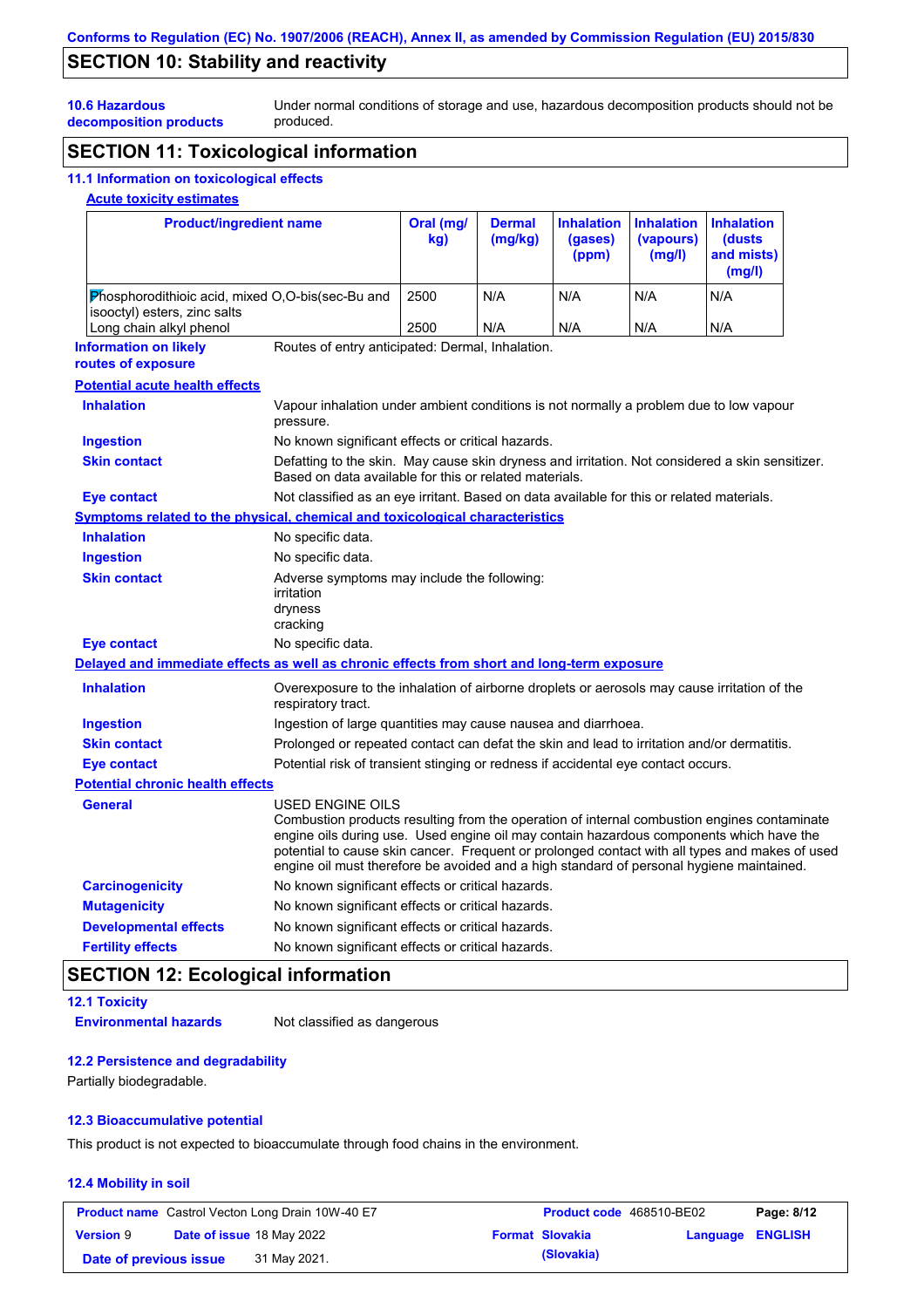| Conforms to Regulation (EC) No. 1907/2006 (REACH), Annex II, as amended by Commission Regulation (EU) 2015/830 |  |
|----------------------------------------------------------------------------------------------------------------|--|
|----------------------------------------------------------------------------------------------------------------|--|

## **SECTION 12: Ecological information**

| <b>Soil/water partition</b>           | Not available.                                                       |
|---------------------------------------|----------------------------------------------------------------------|
| <b>coefficient</b> (K <sub>oc</sub> ) |                                                                      |
| <b>Mobility</b>                       | Spillages may penetrate the soil causing ground water contamination. |

#### **12.5 Results of PBT and vPvB assessment**

Product does not meet the criteria for PBT or vPvB according to Regulation (EC) No. 1907/2006, Annex XIII.

| 12.6 Other adverse effects          |                                                                                                                           |
|-------------------------------------|---------------------------------------------------------------------------------------------------------------------------|
| <b>Other ecological information</b> | Spills may form a film on water surfaces causing physical damage to organisms. Oxygen<br>transfer could also be impaired. |

### **SECTION 13: Disposal considerations**

#### **13.1 Waste treatment methods**

#### **Product**

| <b>Methods of disposal</b> | W |
|----------------------------|---|
|                            |   |

Where possible, arrange for product to be recycled. Dispose of via an authorised person/ licensed waste disposal contractor in accordance with local regulations.

#### **Hazardous waste** Yes.

**European waste catalogue (EWC)**

| <b>Waste code</b> | <b>Waste designation</b>                |
|-------------------|-----------------------------------------|
| 13 02 08*         | other engine, gear and lubricating oils |

However, deviation from the intended use and/or the presence of any potential contaminants may require an alternative waste disposal code to be assigned by the end user.

| <b>Packaging</b>           |                                                                                                                                                                                                                                                                                                                                                                                                                                                                                                 |
|----------------------------|-------------------------------------------------------------------------------------------------------------------------------------------------------------------------------------------------------------------------------------------------------------------------------------------------------------------------------------------------------------------------------------------------------------------------------------------------------------------------------------------------|
| <b>Methods of disposal</b> | Where possible, arrange for product to be recycled. Dispose of via an authorised person/<br>licensed waste disposal contractor in accordance with local regulations.                                                                                                                                                                                                                                                                                                                            |
| <b>Special precautions</b> | This material and its container must be disposed of in a safe way. Care should be taken when<br>handling emptied containers that have not been cleaned or rinsed out. Empty containers or<br>liners may retain some product residues. Empty containers represent a fire hazard as they may<br>contain flammable product residues and vapour. Never weld, solder or braze empty containers.<br>Avoid dispersal of spilt material and runoff and contact with soil, waterways, drains and sewers. |
| <b>References</b>          | Commission 2014/955/EU<br>Directive 2008/98/EC                                                                                                                                                                                                                                                                                                                                                                                                                                                  |

### **SECTION 14: Transport information**

|                                           | <b>ADR/RID</b> | <b>ADN</b>     | <b>IMDG</b>    | <b>IATA</b>    |  |  |  |
|-------------------------------------------|----------------|----------------|----------------|----------------|--|--|--|
| 14.1 UN number                            | Not regulated. | Not regulated. | Not regulated. | Not regulated. |  |  |  |
| 14.2 UN proper<br>shipping name           |                |                |                |                |  |  |  |
| <b>14.3 Transport</b><br>hazard class(es) |                |                |                |                |  |  |  |
| 14.4 Packing<br>group                     |                |                |                |                |  |  |  |
| 14.5<br><b>Environmental</b><br>hazards   | No.            | No.            | No.            | No.            |  |  |  |
| <b>Additional</b><br>information          |                |                |                |                |  |  |  |

**14.6 Special precautions for user** Not available.

**14.7 Transport in bulk according to IMO instruments**

Not available.

**Product name** Castrol Vecton Long Drain 10W-40 E7 **Product Code** 468510-BE02 **Page: 9/12 Version** 9 **Date of issue** 18 May 2022 **Format Slovakia Language ENGLISH Date of previous issue (Slovakia)** 31 May 2021.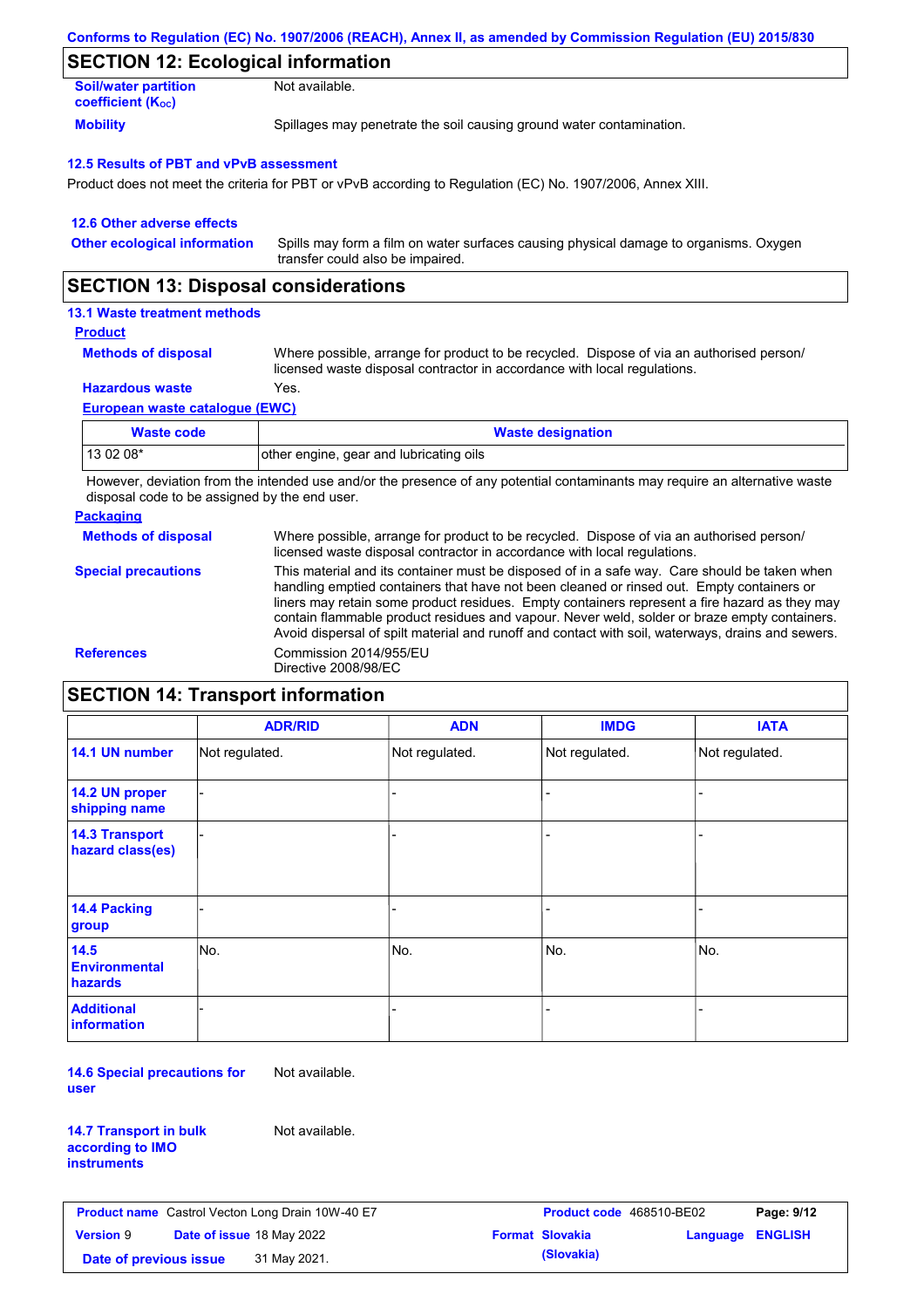## **SECTION 15: Regulatory information**

|                                                                 | 15.1 Safety, health and environmental regulations/legislation specific for the substance or mixture                                                                                       |
|-----------------------------------------------------------------|-------------------------------------------------------------------------------------------------------------------------------------------------------------------------------------------|
| EU Regulation (EC) No. 1907/2006 (REACH)                        |                                                                                                                                                                                           |
| <b>Annex XIV - List of substances subject to authorisation</b>  |                                                                                                                                                                                           |
| <b>Annex XIV</b>                                                |                                                                                                                                                                                           |
| None of the components are listed.                              |                                                                                                                                                                                           |
| <b>Substances of very high concern</b>                          |                                                                                                                                                                                           |
| None of the components are listed.                              |                                                                                                                                                                                           |
| EU Regulation (EC) No. 1907/2006 (REACH)                        |                                                                                                                                                                                           |
| <b>Annex XVII - Restrictions</b>                                | Not applicable.                                                                                                                                                                           |
| on the manufacture,<br>placing on the market                    |                                                                                                                                                                                           |
| and use of certain                                              |                                                                                                                                                                                           |
| dangerous substances,                                           |                                                                                                                                                                                           |
| mixtures and articles                                           |                                                                                                                                                                                           |
| <b>Other regulations</b>                                        |                                                                                                                                                                                           |
| <b>REACH Status</b>                                             | The company, as identified in Section 1, sells this product in the EU in compliance with the<br>current requirements of REACH.                                                            |
| <b>United States inventory</b><br>(TSCA 8b)                     | At least one component is not listed.                                                                                                                                                     |
| <b>Australia inventory (AIIC)</b>                               | At least one component is not listed.                                                                                                                                                     |
| <b>Canada inventory</b>                                         | At least one component is not listed.                                                                                                                                                     |
| <b>China inventory (IECSC)</b>                                  | At least one component is not listed.                                                                                                                                                     |
| <b>Japan inventory (CSCL)</b>                                   | At least one component is not listed.                                                                                                                                                     |
| <b>Korea inventory (KECI)</b>                                   | All components are listed or exempted.                                                                                                                                                    |
| <b>Philippines inventory</b><br>(PICCS)                         | At least one component is not listed.                                                                                                                                                     |
| <b>Taiwan Chemical</b><br><b>Substances Inventory</b><br>(TCSI) | All components are listed or exempted.                                                                                                                                                    |
| Ozone depleting substances (1005/2009/EU)                       |                                                                                                                                                                                           |
| Not listed.                                                     |                                                                                                                                                                                           |
| Prior Informed Consent (PIC) (649/2012/EU)<br>Not listed.       |                                                                                                                                                                                           |
| <b>Persistent Organic Pollutants</b><br>Not listed.             |                                                                                                                                                                                           |
| <b>EU - Water framework directive - Priority substances</b>     |                                                                                                                                                                                           |
| None of the components are listed.                              |                                                                                                                                                                                           |
| <b>Seveso Directive</b>                                         |                                                                                                                                                                                           |
| This product is not controlled under the Seveso Directive.      |                                                                                                                                                                                           |
| <b>15.2 Chemical safety</b><br>assessment                       | A Chemical Safety Assessment has been carried out for one or more of the substances within<br>this mixture. A Chemical Safety Assessment has not been carried out for the mixture itself. |

# **SECTION 16: Other information**

| <b>Abbreviations and acronyms</b> | ADN = European Provisions concerning the International Carriage of Dangerous Goods by<br>Inland Waterway |
|-----------------------------------|----------------------------------------------------------------------------------------------------------|
|                                   | ADR = The European Agreement concerning the International Carriage of Dangerous Goods by                 |
|                                   | Road                                                                                                     |
|                                   | $ATE =$ Acute Toxicity Estimate                                                                          |
|                                   | <b>BCF</b> = Bioconcentration Factor                                                                     |
|                                   | CAS = Chemical Abstracts Service                                                                         |
|                                   | CLP = Classification, Labelling and Packaging Regulation [Regulation (EC) No. 1272/2008]                 |
|                                   | CSA = Chemical Safety Assessment                                                                         |
|                                   | CSR = Chemical Safety Report                                                                             |
|                                   | DMEL = Derived Minimal Effect Level                                                                      |
|                                   | DNEL = Derived No Effect Level                                                                           |
|                                   | EINECS = European Inventory of Existing Commercial chemical Substances                                   |
|                                   | ES = Exposure Scenario                                                                                   |

| <b>Product name</b> Castrol Vecton Long Drain 10W-40 E7 |  | <b>Product code</b> 468510-BE02  |  | Page: 10/12            |                         |  |
|---------------------------------------------------------|--|----------------------------------|--|------------------------|-------------------------|--|
| <b>Version 9</b>                                        |  | <b>Date of issue 18 May 2022</b> |  | <b>Format Slovakia</b> | <b>Language ENGLISH</b> |  |
| Date of previous issue                                  |  | 31 May 2021.                     |  | (Slovakia)             |                         |  |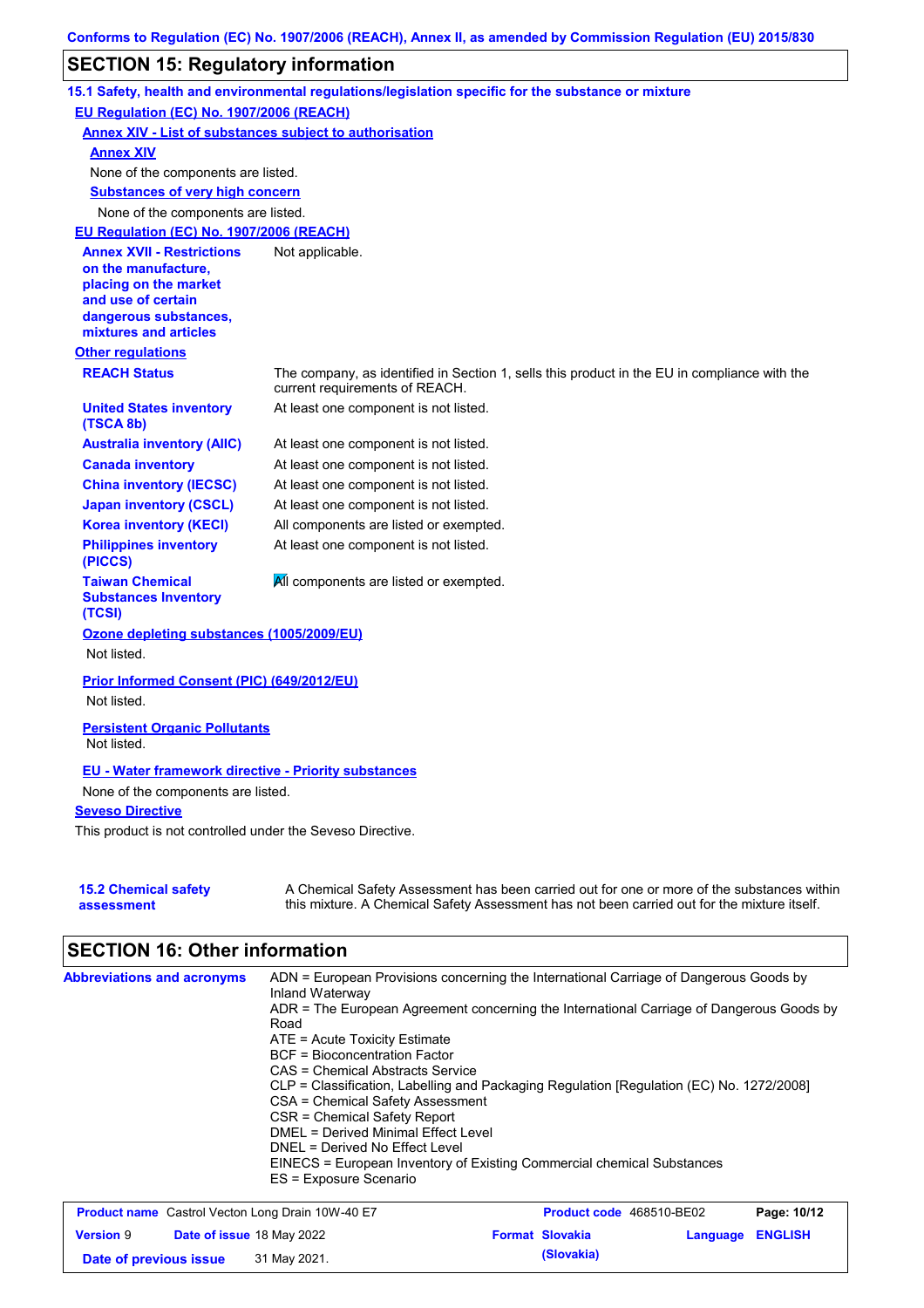### **SECTION 16: Other information**

| EUH statement = CLP-specific Hazard statement                                           |
|-----------------------------------------------------------------------------------------|
| EWC = European Waste Catalogue                                                          |
| GHS = Globally Harmonized System of Classification and Labelling of Chemicals           |
| IATA = International Air Transport Association                                          |
| IBC = Intermediate Bulk Container                                                       |
| <b>IMDG</b> = International Maritime Dangerous Goods                                    |
| LogPow = logarithm of the octanol/water partition coefficient                           |
| MARPOL = International Convention for the Prevention of Pollution From Ships, 1973 as   |
| modified by the Protocol of 1978. ("Marpol" = marine pollution)                         |
| OECD = Organisation for Economic Co-operation and Development                           |
| PBT = Persistent, Bioaccumulative and Toxic                                             |
| PNEC = Predicted No Effect Concentration                                                |
| REACH = Registration, Evaluation, Authorisation and Restriction of Chemicals Regulation |
| [Regulation (EC) No. 1907/2006]                                                         |
| RID = The Regulations concerning the International Carriage of Dangerous Goods by Rail  |
| <b>RRN = REACH Registration Number</b>                                                  |
| SADT = Self-Accelerating Decomposition Temperature                                      |
| SVHC = Substances of Very High Concern                                                  |
| STOT-RE = Specific Target Organ Toxicity - Repeated Exposure                            |
| STOT-SE = Specific Target Organ Toxicity - Single Exposure                              |
| TWA = Time weighted average                                                             |
| $UN = United Nations$                                                                   |
| UVCB = Complex hydrocarbon substance                                                    |
| VOC = Volatile Organic Compound                                                         |
| vPvB = Very Persistent and Very Bioaccumulative                                         |
| Varies = may contain one or more of the following 64741-88-4 / RRN 01-2119488706-23.    |
| 64741-89-5 / RRN 01-2119487067-30, 64741-95-3 / RRN 01-2119487081-40, 64741-96-4/ RRN   |
| 01-2119483621-38, 64742-01-4 / RRN 01-2119488707-21, 64742-44-5 / RRN                   |
| 01-2119985177-24, 64742-45-6, 64742-52-5 / RRN 01-2119467170-45, 64742-53-6 / RRN       |
| 01-2119480375-34, 64742-54-7 / RRN 01-2119484627-25, 64742-55-8 / RRN                   |
| 01-2119487077-29, 64742-56-9 / RRN 01-2119480132-48, 64742-57-0 / RRN                   |
| 01-2119489287-22, 64742-58-1, 64742-62-7 / RRN 01-2119480472-38, 64742-63-8,            |
| 64742-65-0 / RRN 01-2119471299-27, 64742-70-7 / RRN 01-2119487080-42, 72623-85-9 /      |
| RRN 01-2119555262-43, 72623-86-0 / RRN 01-2119474878-16, 72623-87-1 / RRN               |
| 01-2119474889-13                                                                        |

#### **Procedure used to derive the classification according to Regulation (EC) No. 1272/2008 [CLP/GHS]**

| <b>Classification</b>                                  |                                                                                               | <b>Justification</b>                                                                                                                                                                                                                                                                                  |
|--------------------------------------------------------|-----------------------------------------------------------------------------------------------|-------------------------------------------------------------------------------------------------------------------------------------------------------------------------------------------------------------------------------------------------------------------------------------------------------|
| Not classified.                                        |                                                                                               |                                                                                                                                                                                                                                                                                                       |
| <b>Full text of abbreviated H</b><br><b>statements</b> | H304<br>H315<br>H317<br>H318<br>H373<br>H411                                                  | May be fatal if swallowed and enters airways.<br>Causes skin irritation.<br>May cause an allergic skin reaction.<br>Causes serious eye damage.<br>May cause damage to organs through prolonged or repeated<br>exposure.<br>Toxic to aquatic life with long lasting effects.                           |
| <b>Full text of classifications</b><br>[CLP/GHS]       | Aquatic Chronic 2<br>Asp. Tox. 1<br>Eye Dam. 1<br>Skin Irrit, 2<br>Skin Sens, 1B<br>STOT RE 2 | LONG-TERM (CHRONIC) AQUATIC HAZARD - Category 2<br><b>ASPIRATION HAZARD - Category 1</b><br>SERIOUS EYE DAMAGE/EYE IRRITATION - Category 1<br>SKIN CORROSION/IRRITATION - Category 2<br>SKIN SENSITISATION - Category 1B<br>SPECIFIC TARGET ORGAN TOXICITY - REPEATED<br><b>EXPOSURE - Category 2</b> |
| <b>History</b>                                         |                                                                                               |                                                                                                                                                                                                                                                                                                       |
| Date of issue/Date of<br>revision                      | 18/05/2022.                                                                                   |                                                                                                                                                                                                                                                                                                       |
| Date of previous issue                                 | 31/05/2021.                                                                                   |                                                                                                                                                                                                                                                                                                       |

**Prepared by Product Stewardship** 

#### **Indicates information that has changed from previously issued version.**

#### **Notice to reader**

All reasonably practicable steps have been taken to ensure this data sheet and the health, safety and environmental information contained in it is accurate as of the date specified below. No warranty or representation, express or implied is made as to the accuracy or completeness of the data and information in this data sheet.

The data and advice given apply when the product is sold for the stated application or applications. You should not use the product other than for the stated application or applications without seeking advice from BP Group.

It is the user's obligation to evaluate and use this product safely and to comply with all applicable laws and regulations. The BP Group shall not be responsible for any damage or injury resulting from use, other than the stated product use of the material,

| <b>Product name</b> Castrol Vecton Long Drain 10W-40 E7 |  | <b>Product code</b> 468510-BE02  |  | Page: 11/12            |                  |  |
|---------------------------------------------------------|--|----------------------------------|--|------------------------|------------------|--|
| <b>Version 9</b>                                        |  | <b>Date of issue 18 May 2022</b> |  | <b>Format Slovakia</b> | Language ENGLISH |  |
| Date of previous issue                                  |  | 31 May 2021.                     |  | (Slovakia)             |                  |  |